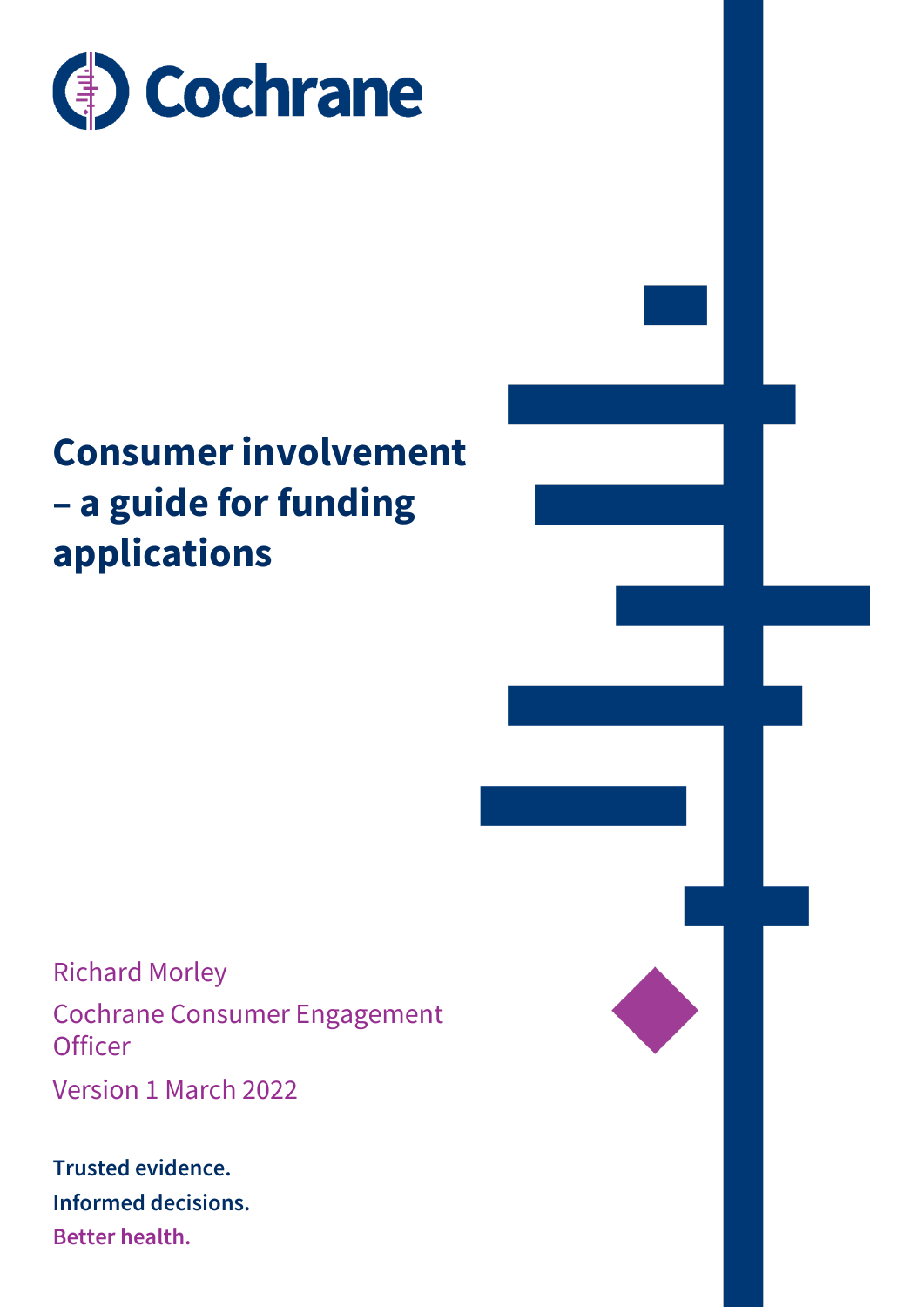### **Contents**

- **1. Introduction**
- **2. What is consumer involvement?**
- **3. Why is this important?**
- **4. What should I do?**
- **5. Involvement in systematic reviews**
- **6. Evidence Synthesis Groups**
- **7. Cochrane Evidence Synthesis Units**
- **8. Cochrane Thematic groups**
- **9. Other activities**
- **10. Working with consumer volunteers**
- **11. How Cochrane can support involvement in your application**

### 1. Introduction

#### **Consumer involvement in Cochrane**

Cochrane has a long history of consumer involvement. You can read its 2018 Statement of Principles for Consumer Involvement [here](https://consumers.cochrane.org/news/statement-principles-consumer-involvement-cochrane). Cochrane's [Knowledge Translation Framework](https://community.cochrane.org/review-production/knowledge-translation/kt-framework-and-implementation) identifies consumers as a priority audience for its research, and as co-producers of its evidence.

#### **What is the purpose of this guidance?**

Most funders of Cochrane research and other activities will require you to demonstrate how you intend to involve healthcare consumers (patients, carers, and the public) in your work. This brief guide sets out issues you may wish to consider. More support is available. Please contact the Consumer Engagement Officer by emailing [consumers@cochrane.org.](mailto:consumers@cochrane.org)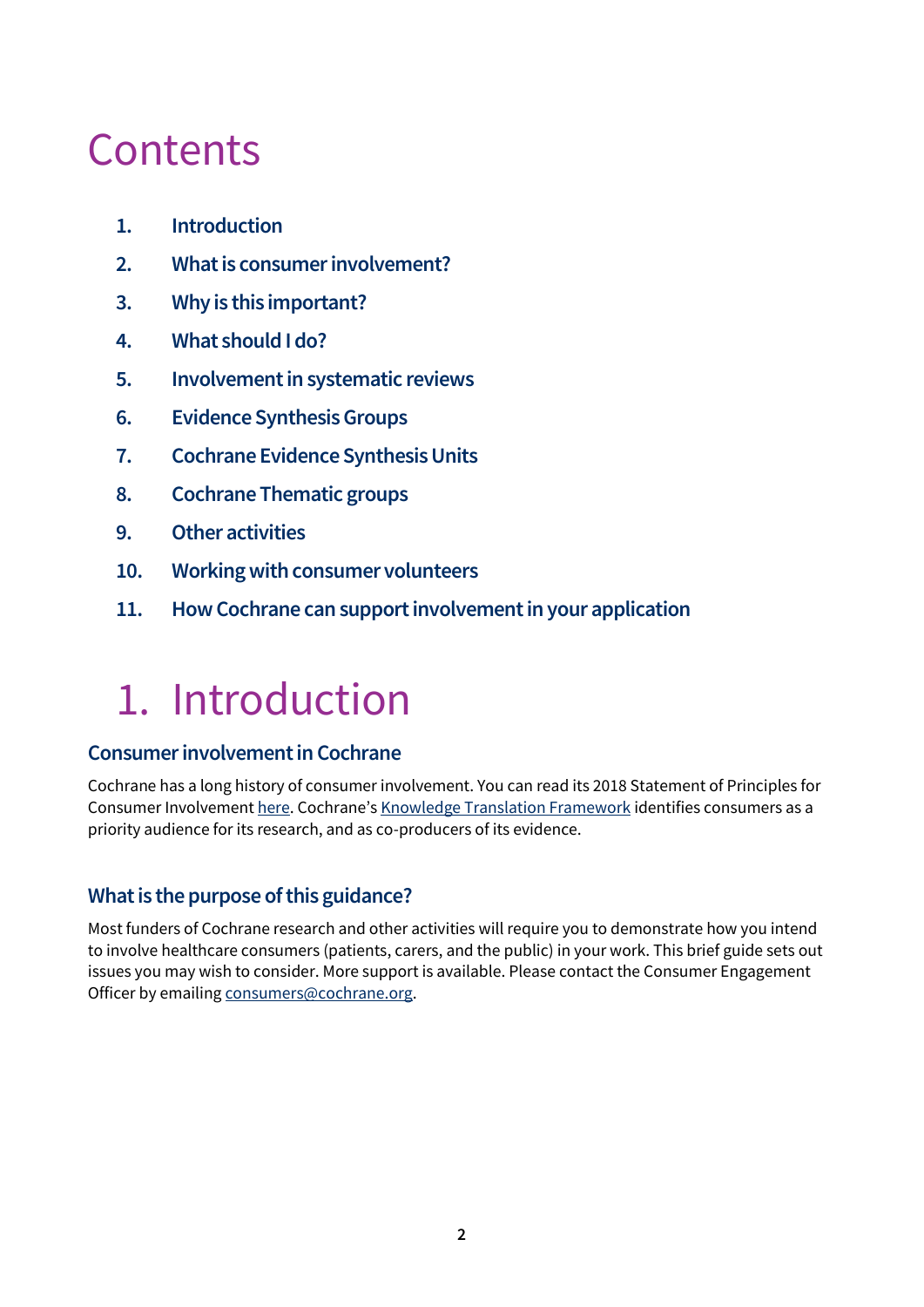## 2. What is consumer involvement?

Consumer involvement (sometimes called patient and public involvement, engagement, co-production and other terms) is the meaningful involvement of people affected by a healthcare condition in research or the delivery of activities or services. These people can be patients, carers, family members or the public. Cochrane uses the term "consumer" to describe these people. Integrating people's lived experience into research is key. Health professionals or people using systematic reviews to inform health policy or practice may also be involved. This may be called stakeholder involvement.

Involvement and engagement are different approaches – you need both. Within the health research sphere, public engagement (usually defined as raising awareness of research) and patient involvement (usually defined as actively involving people in research) have traditionally been seen as separate but have much to gain from working together towards a common goal of better health outcomes for all.

## 3. Why is this important?

Consumer involvement is important to ensure that research, knowledge translation activities, or service delivery is relevant and meaningful. The Statement of Principles for Consumer Involvement says it:

(i) promotes transparency, accountability and trust in the way that research is produced;

(ii) results in evidence that addresses consumers' needs, reduces waste in research, improves the translation of research into policy and practice, and ultimately leads to improved benefits for health systems and outcomes for patients;

(iii) is consistent with current health research approaches and is expected or mandated by our funders, partners and consumers.

### 4. What should I do?

If you are preparing a funding application relating to a systematic review, these are three essentials you should consider:

- 1. Have involvement in developing your proposal
- 2. Consider the application guidance
- 3. Review the resources described here about "how to" involve people

Consider how consumer involvement could enhance your proposed review / study. Involve relevant people in the development of your idea or proposal – this might be by having a conversation with someone with experience of a healthcare condition, or by asking someone with experience of consumer involvement to read and comment on a draft proposal.

Refer to the guidance of the funding body that you are applying for. Funders may have specific requirements for involvement, and you should refer to any guidance they offer. The guidance may be in a section of its own (e.g., a section titled 'Patient and public involvement' (or similar), or it could be embedded throughout the guidance for other sections. You should also make sure you are familiar with any national standards (or similar) relating to consumer involvement, e.g., th[e UK standards for PPI.](https://sites.google.com/nihr.ac.uk/pi-standards/standards)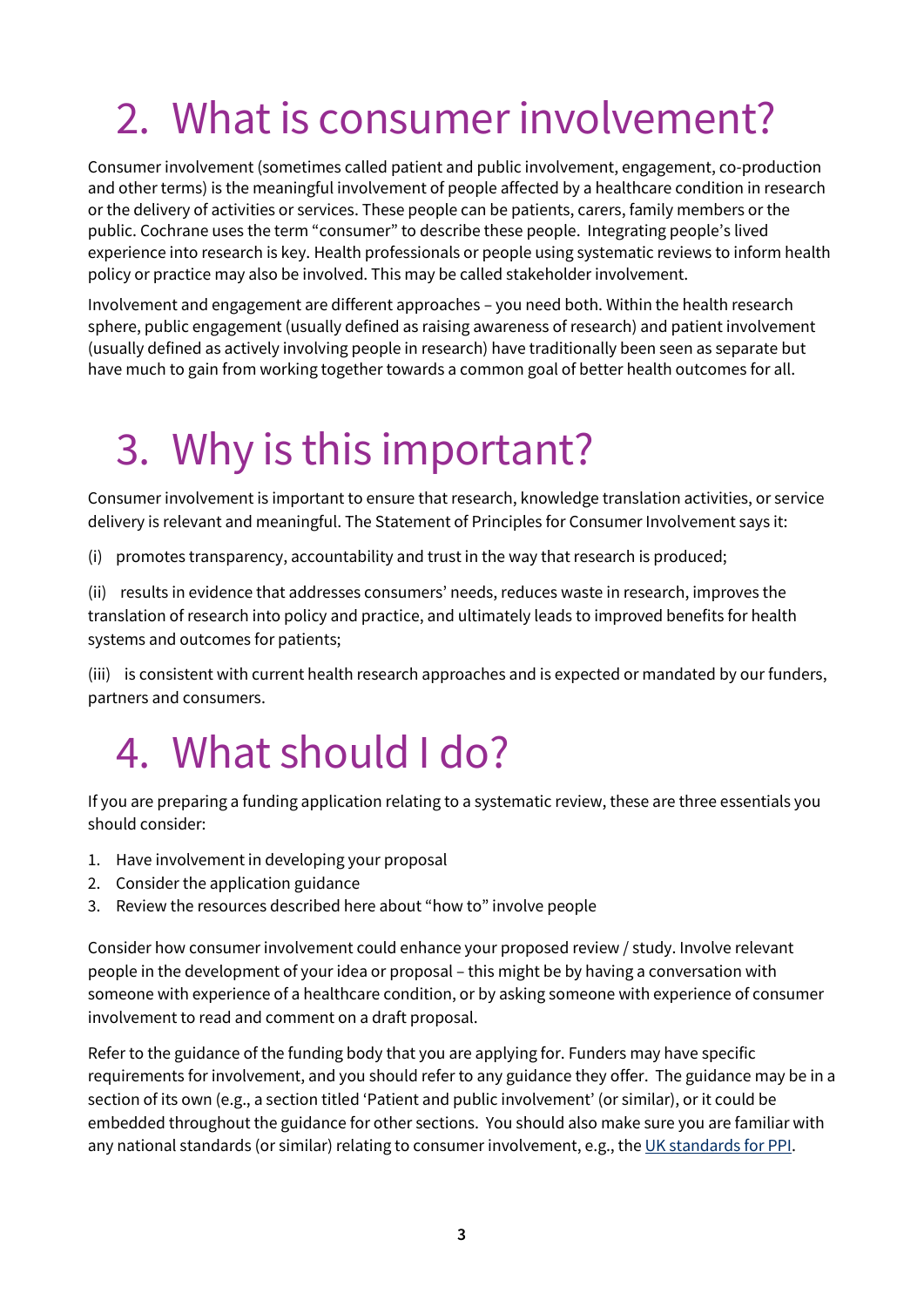Plan how consumers will be involved in your activity. The following types of projects and activity are covered in this guidance:

- Involvement in systematic reviews
- Evidence Synthesis Groups
- Cochrane Evidence Synthesis Units
- Cochrane Thematic groups
- Other activities

You may have many questions about issues like where do I find consumer co-applicants? When should I involve consumers? How do I recruit people? These are answered in the individual sections below, and in the linked resources.

# 5. Involvement in systematic reviews

There is no set formula or single method of involving people in a systematic review and limited published evidence that any one way of involving people in a review is any more or less effective, or impactful.

Cochrane funded and co-produced the ACTIVE project which systematically captured the evidence base for stakeholder involvement in evidence synthesis. The ACTIVE project led to the development of the practical learning resourc[e Involving People.](https://training.cochrane.org/involving-people) This is free online learning for author teams about involving consumers in reviews. It covers all the things you need to consider when planning your involvement including:

- 1. General good practice when involving people
- 2. Planning: Your review question
- 3. Ethics
- 4. Money
- 5. Reporting
- 6. Finding people to involve
- 7. Methods of involving people in systematic reviews
- 8. When and how to involve people: learning from examples

#### **You are strongly encouraged to consider all these issues when developing your funding application.**

The Involving People learning resource is based around the ACTIVE framework. This is a conceptual framework was developed to facilitate involvement in systematic reviews, by supporting clear, transparent description of plans for, and reports of, involment of people in systematic reviews. You can read the 2019 paper by Pollock and others "Development of the ACTIVE framework to describe stakeholder involvement in systematic reviews" [here.](https://journals.sagepub.com/doi/10.1177/1355819619841647)

A number of different factors will influence the decision around the best approach for a specific piece of work or systematic review, including (but not limited to) the aim of involvement, the people who are being involved, and the resources and time available for this. "Involving consumers (patients and public) in your Cochrane review – is a brief guide for authors" and is a concise, 2-page guide, drawing on the ACTIVE framework that identifies 4 methods you could use to involve consumers:

- Involve a consumer as a co-author
- Establish an advisory group
- Select and prioritise outcomes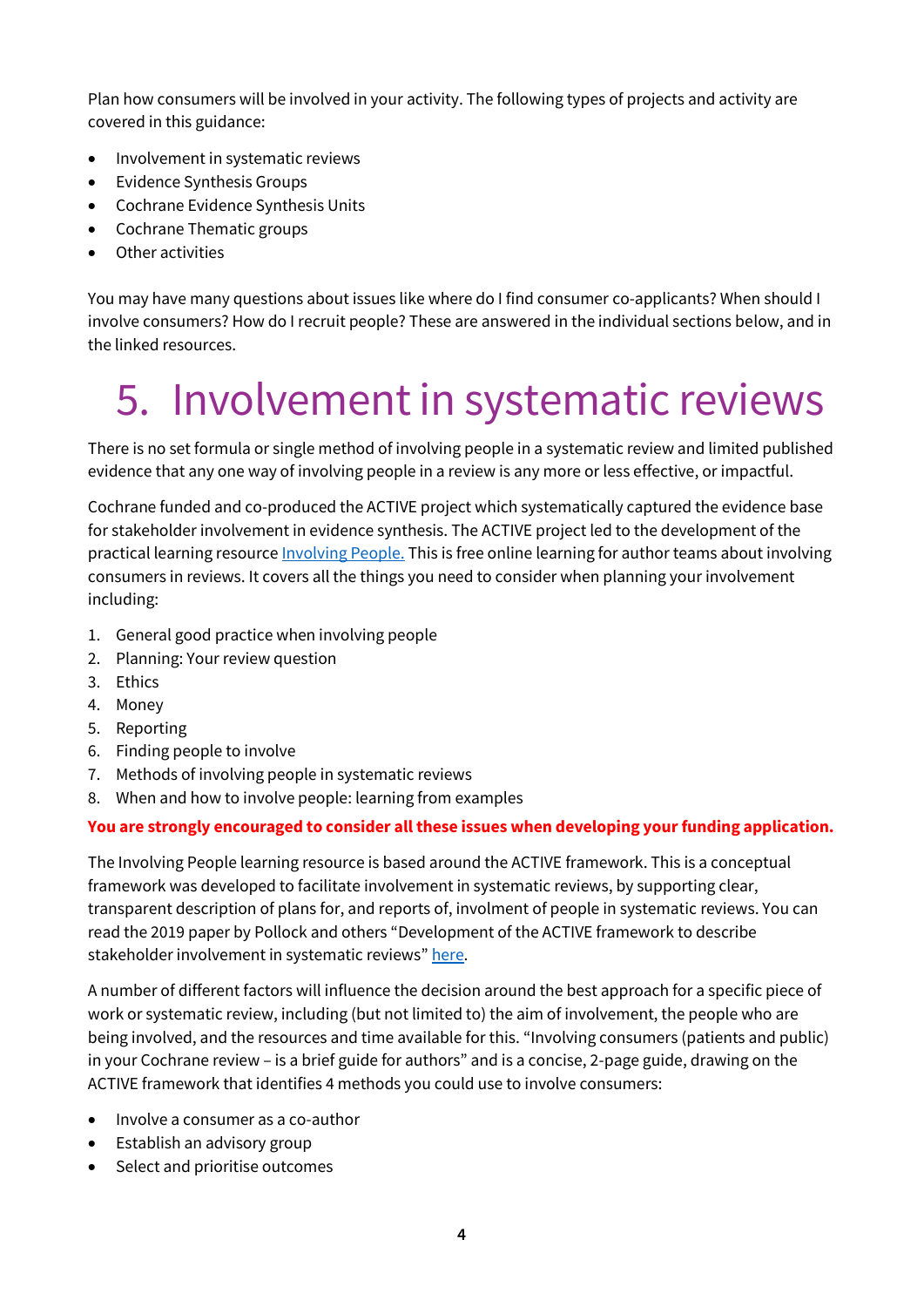• A 'top and tail' approach

It can be downloaded [here.](https://consumers.cochrane.org/sites/consumers.cochrane.org/files/uploads/involving-consumers-in-your-cochrane-review.pdf)

If you are bidding for work on systematic reviews specifically for the development of Guidelines, the GIN Public Working Group has a chapter in its toolkit relating to [involvement in systematic reviews.](https://g-i-n.net/wp-content/uploads/2021/04/PPI-in-systematic-reviews-final-for-pdf-publication-1.pdf)

Cochrane has a COVID-19 Consumer rapid response group with over 130 volunteers and dedicated resource[s here.](https://consumers.cochrane.org/covid-19-consumer-rapid-response-group-resources)

# 6. Involvement in evidence synthesis groups

Cochrane has a long history of involving consumers in its groups: Review Groups, Fields and Geographic Centres. Thi[s Six Step Stakeholder Engagement Framework](https://community.cochrane.org/news/six-step-stakeholder-engagement-framework) describes the different ways in which stakeholders, including consumers, have been involved in Review Groups, and ways for improving this work.

## 7. Evidence Synthesis Groups

Funders of evidence synthesis may well invite bids to support the production of systematic reviews. The NIHR in the UK has recently announced a bidding round t[o fund Evidence Synthesis Groups.](https://www.nihr.ac.uk/funding/225-nihr-evidence-synthesis-groups/29786) Patient involvement is highly recommended, and bids will be assessed on this. Opportunities to involve consumers are many, including:

- Co-applicants on funding bids
- Collaborators on funding bids
- Steering Group membership
- Support for developing an involvement plan, and implementing it
- Consumer co-ordinator role (paid) that involves a wide range of involvement activities, for example in priority setting, recruitment of and support for consumer volunteers for the co-production of reviews, knowledge translation activities, reporting and evaluation.
- The co-production of reviews

This document gives specific guidance for the involvement of consumer[s Public Co-Applicants in](https://www.invo.org.uk/posttypepublication/public-co-applicants-in-research-guidance-on-roles-and-responsibilities/)  Research – [guidance on roles and responsibilities. NIHR. January 2019](https://www.invo.org.uk/posttypepublication/public-co-applicants-in-research-guidance-on-roles-and-responsibilities/)

### 8. Cochrane Evidence Synthesis Units

Cochrane will create a number of multi-topic, interdisciplinary [Evidence Synthesis Units.](https://community.cochrane.org/sites/default/files/uploads/inline-files/Future%20of%20evidence%20synthesis%20in%20Cochrane_Open%20access%20paper_Final_0.pdf) Within the Units, a core team will be responsible for delivering relevant, high-quality, and timely evidence syntheses that responds to the needs of our diverse stakeholders.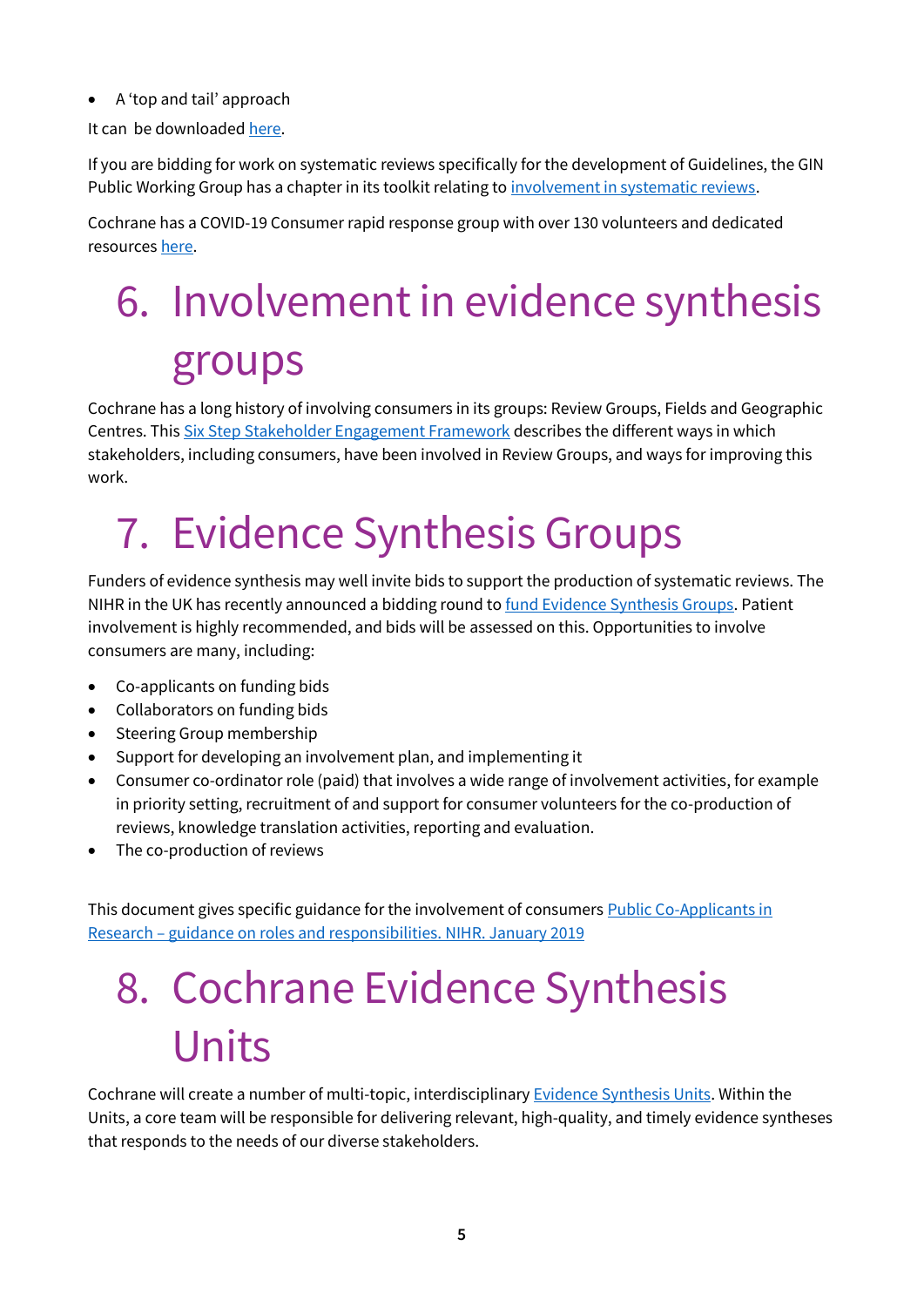There is an opportunity to involve consumers in the governance and running of these units (see above). Cochrane has recommended that the core team of each unit should include a Consumer Editor as a paid role (0.5 FTE). This is a developing process, and you may wish to take advice about this from Cochrane.

## 9. Cochrane Thematic groups

To maintain topic expertise and relationships with internal and external Cochrane stakeholders and provide another potential mechanism for developing Cochrane evidence syntheses, around 20 Cochrane [thematic groups](https://community.cochrane.org/sites/default/files/uploads/inline-files/Future%20of%20evidence%20synthesis%20in%20Cochrane_Open%20access%20paper_Final_0.pdf) will be established. They will be responsible for identifying funding. Including consumers in their work will be important, and likely to be a key requirement to obtaining funding.

Activities for these groups are identified as:

- Contribute leadership and content expertise in identifying priorities in Cochrane evidence
- Synthesis production
- Recommend authors with content expertise for the development of evidence syntheses
- Provide content expertise for the Central Editorial Service
- Support dissemination of evidence syntheses within their communities
- Capacity building within their communities
- Function as the "shop window" for Cochrane's activities in their areas of expertise
- Develop evidence syntheses and submit manuscripts directly to the Central Editorial Service

Consumers can be involved in all of these aspects of the work of Thematic Groups and can be built into funding bids. You can see how by reading Cochrane's extensive [knowledge translation resources a](https://community.cochrane.org/review-production/knowledge-translation/kt-framework-and-implementation)nd cases studies also in the [Six Step Stakeholder Engagement Framework.](https://community.cochrane.org/news/six-step-stakeholder-engagement-framework)

## 10. Involvement in other activities

Consumer involvement is possible in a wide range of other activities and should be included when planning bids. Co-production offers the possibility of involvement from the very first stages including the drawing up of bids. Just a few examples of work in this area include:

#### **Co-production of learning resources**

[Evidence Essentials](https://training.cochrane.org/essentials) was co-produced with consumers. That involvement included running a number of focus groups to scope the learning content of materials, a group made up of consumers, authors and others to agree a Consumer Learning and Skills Framework, consumer authors who researched and wrote significant parts of the raw content, and consumers who user tested the materials.

#### **Involvement in the running of Events**

It is possible to involve consumers in the planning and delivery of events. The Edinburgh Cochrane Colloquium in 2018 was [a Patients Included](https://patientsincluded.org/conferences/) conference. In this case the key involvement criteria are:

- 1. Patients or caregivers with experience relevant to the conference's central theme actively participate in the design and planning of the event, including the selection of themes, topics and speakers.
- 2. Patients or caregivers with experience of the issues addressed by the event participate in its delivery and appear in its physical audience.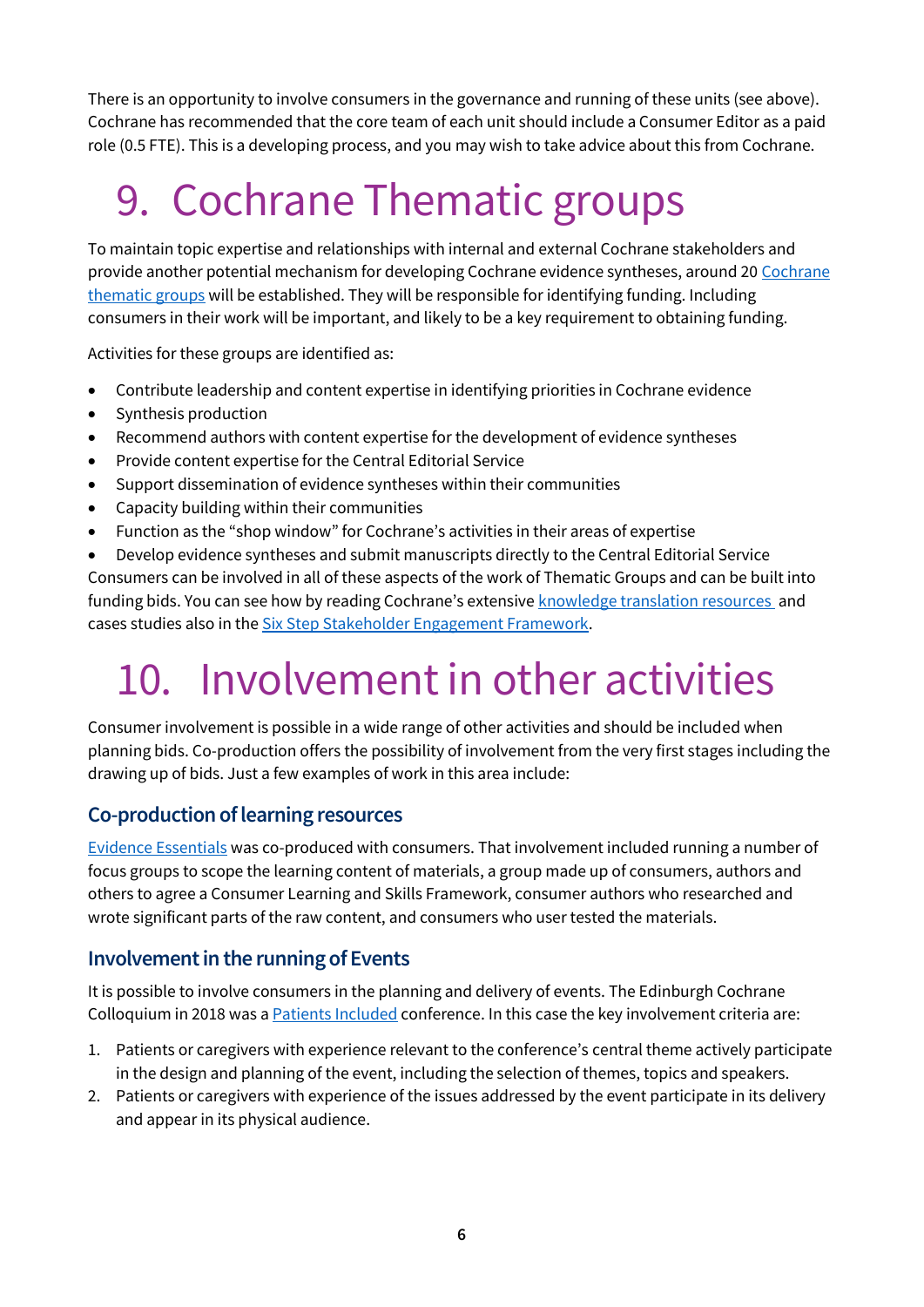- 3. Travel and accommodation expenses for patients or carers participating in the advertised programme are paid in full, in advance. Scholarships are provided by the conference organisers to allow patients or carers affected by the relevant issues to attend as delegates.
- 4. The disability requirements of participants are accommodated. All applicable sessions, breakouts, ancillary meetings, and other programme elements are open to patient delegates.
- 5. Access for virtual participants is facilitated with free streaming video provided online wherever possible.

You can read how we approached involvement in the conference [here](https://www.evidentlycochrane.net/cochrane-for-all-making-our-conference-a-patients-included-event/) and [here.](https://www.cochrane.org/news/patients-and-consumers-cochranes-edinburgh-colloquium)

#### **Research priority setting**

The involvement of consumers in identifying the most important questions for future research is vital and one of the most important ways in which patients, carers and the public can be meaningfully involved. Funding applications that are committed to identifying research priorities with patient and public involvement demonstrate the importance and value of the research that will be conducted. Cochrane has produced guidance in its **Priority Setting Guidance Note for Cochrane Groups**.

One of the most common methods for identifying research priorities is the James Lind Alliance method, used by multiple Cochrane groups, and you can read mor[e here.](https://www.jla.nihr.ac.uk/) The JLA Guidebook is free to download [here.](https://www.jla.nihr.ac.uk/jla-guidebook/downloads/JLA-Guidebook-Version-10-March-2021.pdf)

#### **Outcomes identification**

Identifying important outcomes for research is vitally important and consumers can play a key role in identifying patient-important outcomes. This is a discrete activity, and separate from identifying important research questions, and other involvement activities. Core Outcome Set development is one method and you can read more about the involvement of consumer[s here.](https://www.comet-initiative.org/)

#### **Knowledge Translation activities**

There is a range of ways that consumers can be involved more widely, and in activities that can be broadly described as Knowledge Translation, from advocating for evidence, disseminating evidence, and forming partnerships with patient led organisations. You can find out more [here.](https://training.cochrane.org/online-learning/knowledge-translation/introducing-knowledge-translation-cochrane)

Cochrane UK formed its Consumer Champions Network in 2020. The Consumer Champions role involves advocating for evidence-based health care and Cochrane amongst organisations and patient groups in the UK. You can read mor[e here.](https://uk.cochrane.org/about-us/cochrane-uk-consumer-champions)

# 11. Working with consumer volunteers

The importance of investing in relationships between consumers and other members of author and project teams is vital for successful involvement. Your funding application should refer to your plans and should be budgeted for.

#### **Good practice in involvement**

Healthy relationships mean mutual respect, sharing of information, and learning and flexibility in working together. You are strongly recommended to read the section "Essentials for Good Practice" in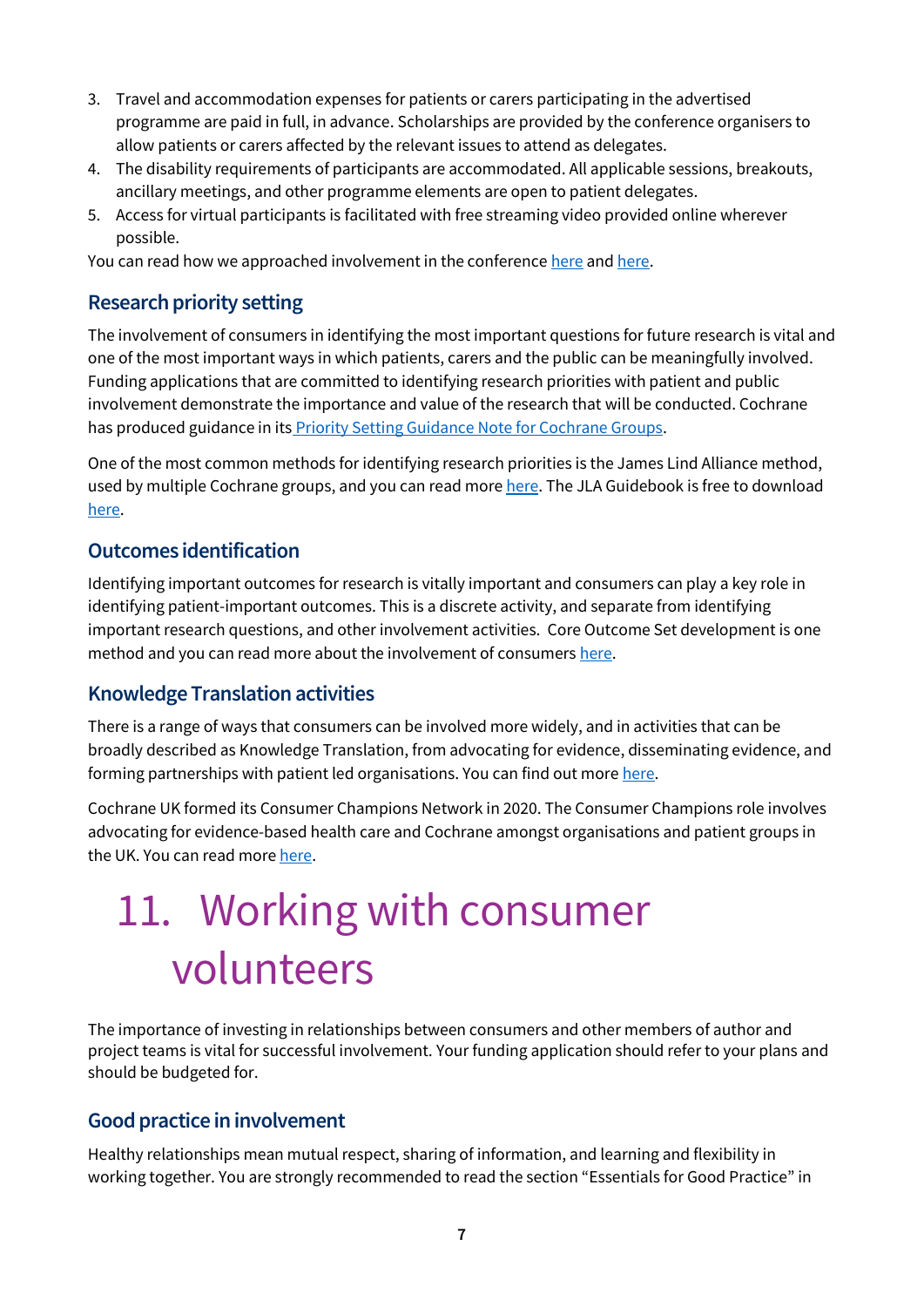Cochrane's Involving People resource. You can access this [here.](https://training.cochrane.org/involving-people) Module 5 of Cochrane Evidence Essentials, whilst aimed at Cochrane consumer volunteers, contains useful information and you can access thi[s here.](https://training.cochrane.org/essentials)

Standards for Public Involvement have been developed by a UK-wide partnership, the standards are a description of what good public involvement looks like and encourage approaches and behaviours that are the hallmark of good public involvement such as flexibility, sharing and learning and respect for each other. You can find the standard[s here.](https://sites.google.com/nihr.ac.uk/pi-standards/home) There may be other standards in your own country.

#### **Budgeting for involvement**

This document "Budgeting for involvement: Practical advice on budgeting for actively involving the public in research studies" Involve, June 2013 is extremely useful when it comes to budgeting for involvement although the document is not recent. "Budgeting for Public & Patient Engagement in Health Research" (2017) by Carolyn Shimmin is another useful document.

["Payment guidance for researchers and professionals"](https://www.nihr.ac.uk/documents/payment-guidance-for-researchers-and-professionals/27392) is an important UK NIHR document.

For bids outside the UK, you should refer to the funder's guidance to identify what things are eligible or ineligible within the grant funding

#### **Payment for involvement**

Cochrane itself has no policy on payment for involvement, though all expenses should be met. It is regarded however as good practice by funders of research. It is not without its issues however, and there may be implications for taxation and social welfare benefits.

You can read guidance from the UK NIHR about paymen[t here.](file:///C:/Users/maureen/Library/Containers/com.apple.mail/Data/Library/Mail%20Downloads/F99F0EFD-26A7-4250-9E68-4EF10CD34B75/Payment%20guidance%20for%20researchers%20and%20professionals) Canadian CIHR guidance is [here.](https://cihr-irsc.gc.ca/e/51466.html) Cochrane is a global organisation, and you should seek advice locally.

Payment is not the only form of recognition of consumer involvement. Within your funding application you should state how consumers will be recognised, or thanked, for their contributions.

#### **Reporting of involvement**

Reporting the involvement in your work is a vital part of improving the quality, transparency, and consistency of the international patient and public involvement (PPI) evidence base, to ensure that PPI practice is based on the best evidence. Involvement in evidence synthesis is under-reported. Please think about how you might do this in individual systematic reviews, but also consider budgeting for reporting your involvement in peer reviewed journals, so that others may learn about your work. Consumers can be involved in this process, and this may be included in your plans and budgeting.

# 12. How Cochrane can support involvement in your application

There is a range of support that may be available to support grant applications that are relevant to Cochrane.

#### **The Cochrane Consumer Engagement Officer**